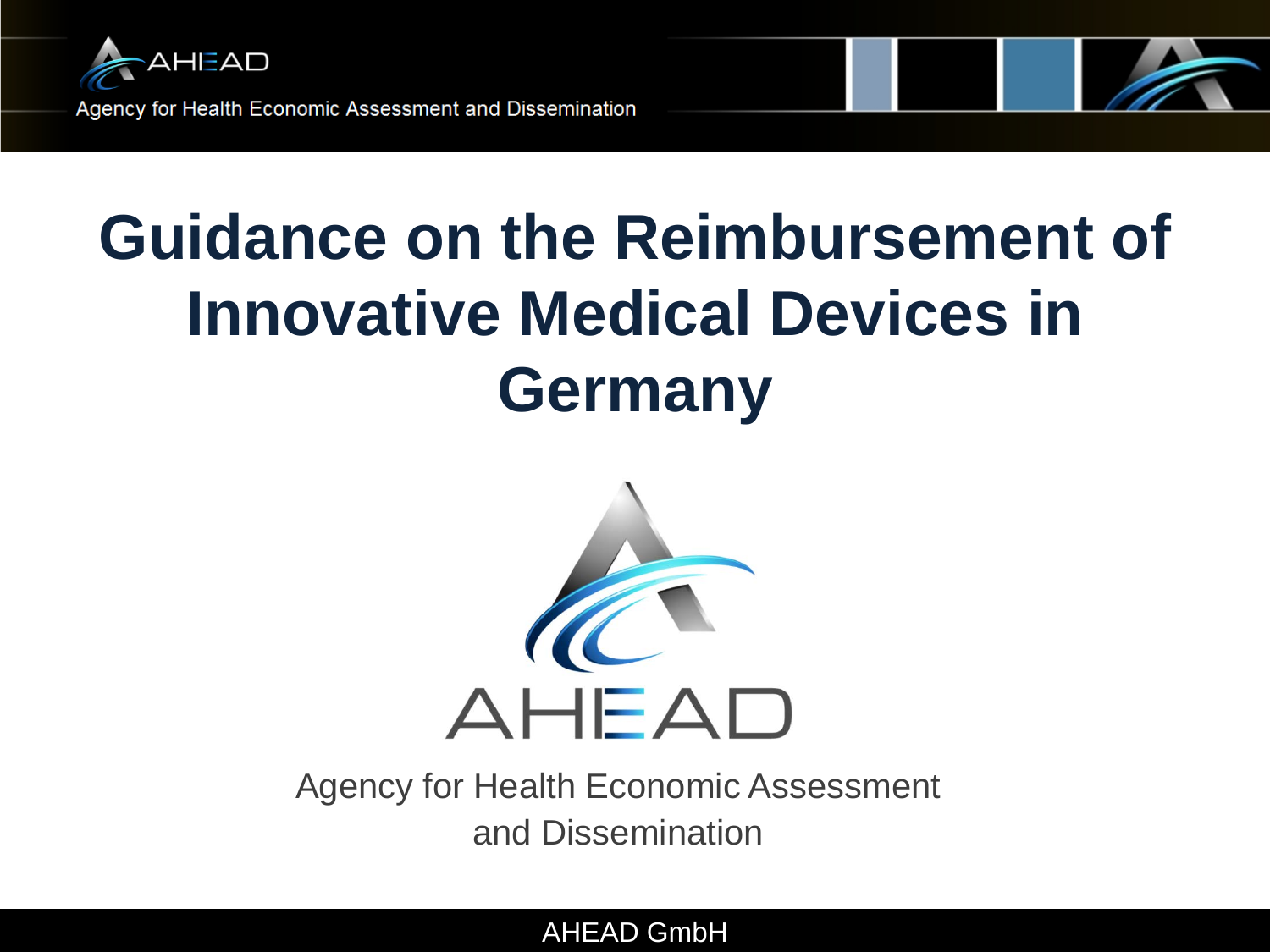AHEAD supports clients in **obtaining market access and reimbursement in Germany** and in planning, generating and communicating the **product value / health economic evidence** 



- **Market Access and Reimbursement:** Evaluation and implementation of market access strategies and of reimbursement strategies for **medical devices**, for **diagnostics** and for pharmaceuticals in Germany
	- e.g. Market Research, Reimbursement Situation Analysis & Road Map
	- e.g. Evidence Summary & German Value Story
	- $\triangleright$  e.g. Reimbursement Applications
- **Product Value / Health Economic Evidence:** Planning, generation and communication
- The **AHEAD philosophy** is to provide high-quality, productspecific and client-need-specific consulting & research activities that will be delivered on time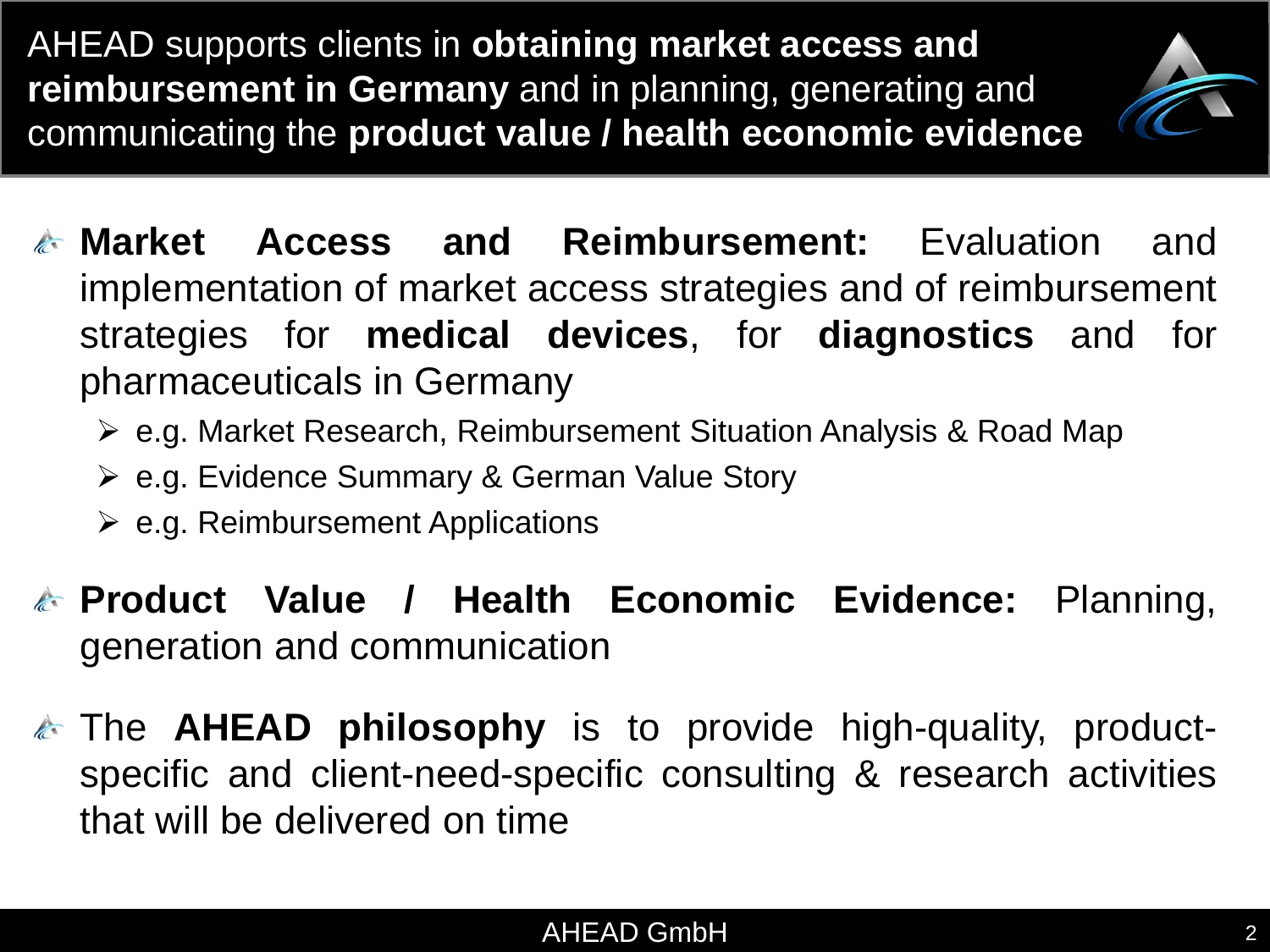## **Introduction on the German healthcare system**



- The German health insurance system is based on the Bismarck social insurance system. Germany has a population of **≈ 83 million**, **≈90% (73 million)** of whom are covered by one of 110 (Januar 2018) **statutory health insurance funds** (SHIs) and **≈10% by private insurance** (access limited by minimum income level)
- $\triangleright$  There is only limited competition on products on services between the funds
- **All SHIs provide the same key services** as **defined by the joint federal committee** (Gemeinsamer Bundesausschuss – G-BA)
- **Private insurance** covers **nearly the same services (especially related to pharmaceuticals and inpatient services)** but allows additional benefits (e.g. first class service)
- $\triangleright$  The framework for health care in Germany is based on central decision making:
	- 1. Legislation established by the parliament,
	- **2. Decrees issued by the Ministry of Health,**
	- **3. Directives issued by the G-BA** under supervision of the ministry, and
	- **4. Contracts between self-governing organizations** under supervision of the ministry.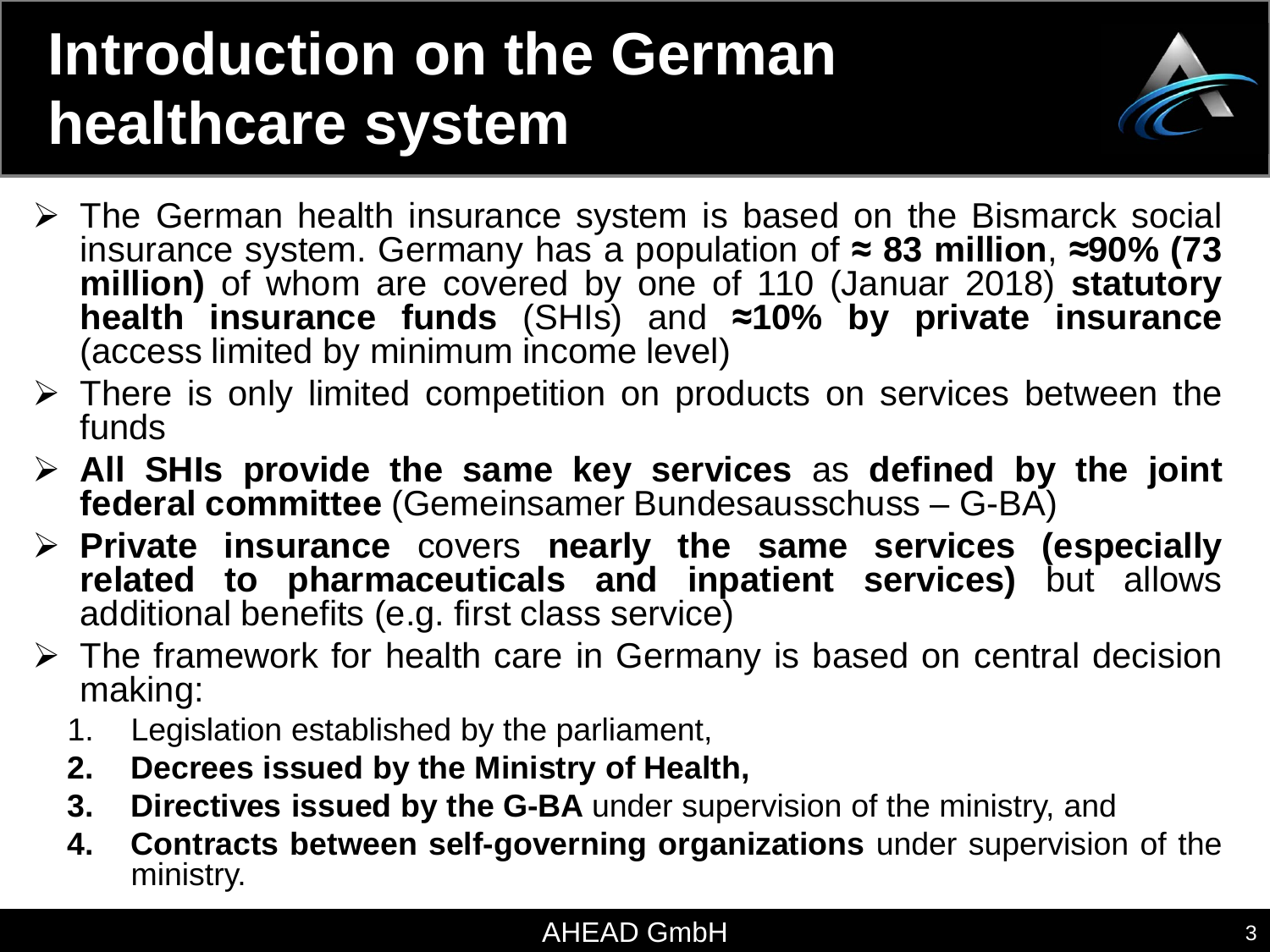For market access and reimbursement of (innovative) medical devices in Germany it plays a key role whether it is applied in the inpatient or in the outpatient setting



## **Inpatient** All **innovative procedures are permitted** with the reservation of prohibition (Verbotsvorbehalt' SGB V §137c)

Within the hospital (inpatient) new CE marked medical devices can be applied as long as they are not actively prohibited by the joint federal committee

**The hospitals are allowed to apply all CE marked innovations (however reimbursement might be an issue)**

**Outpatient**

All **innovative procedures are prohibited**  until they have been officially approved (Erlaubnisvorbehalt' SGBV § 135;1)

Before a new medical device can be applied in the outpatient setting specific applications (e.g. joint federal committee or umbrella organization of statutory health insurances) need to be performed

**Specific evidence requirements in order to gain approval for applying innovations**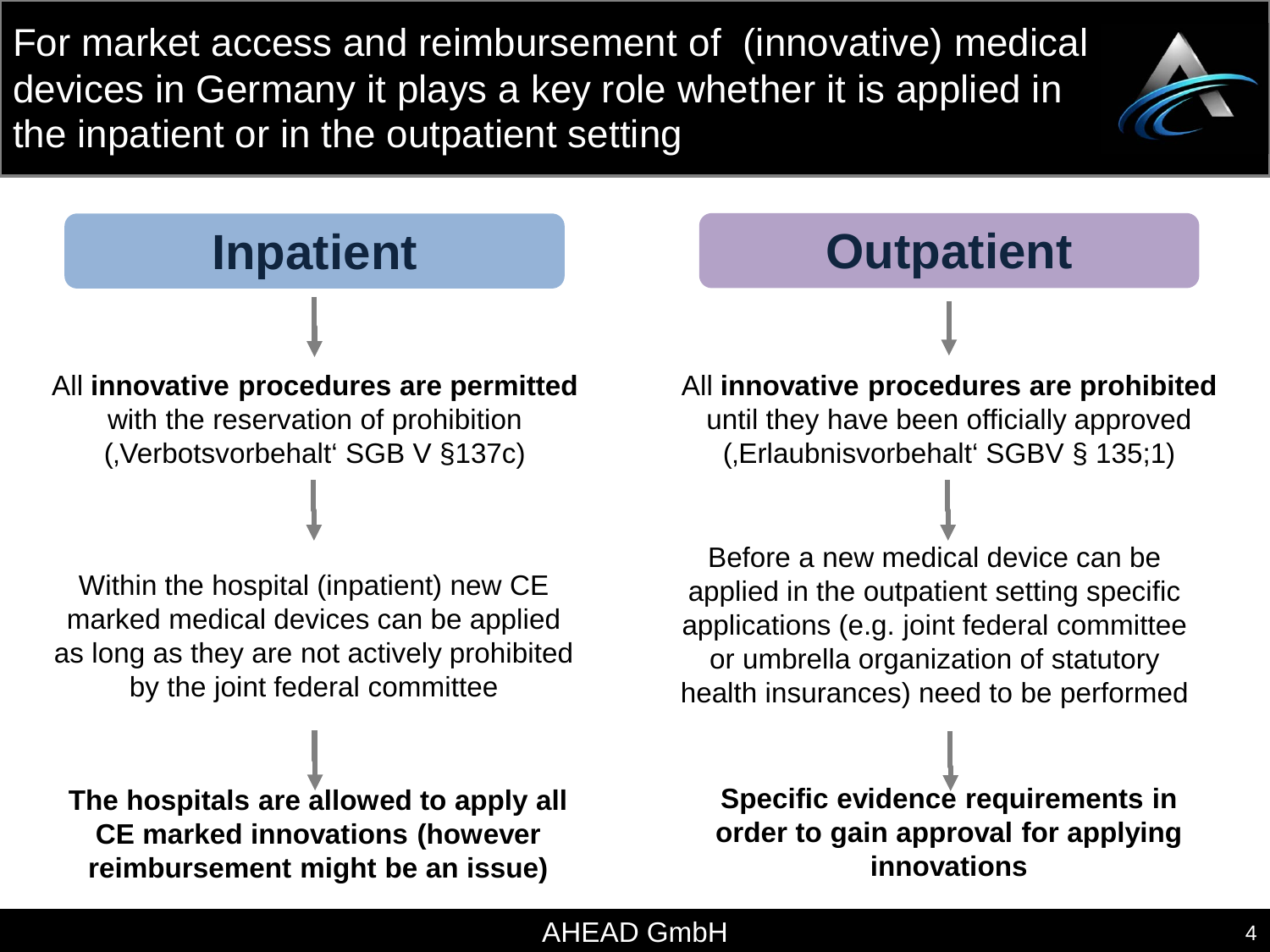There are several possible reimbursement pathways for innovative medical devices depending on whether a medical device is applied in the inpatient or in the outpatient setting





OPS=German Procedure Coding; DRG=Diagnoses Related Groups; NUB=New Diagnosis & Therapy Methods; EBM=Statutory Health Insurance Physician Fee Schedule, GOÄ=Private Health Insurance Physician Fee Schedule; TAS = Therapeutic Appliance Schedule; IGeL=Individual Health Services; TR = Testing Regulation

#### AHEAD GmbH 5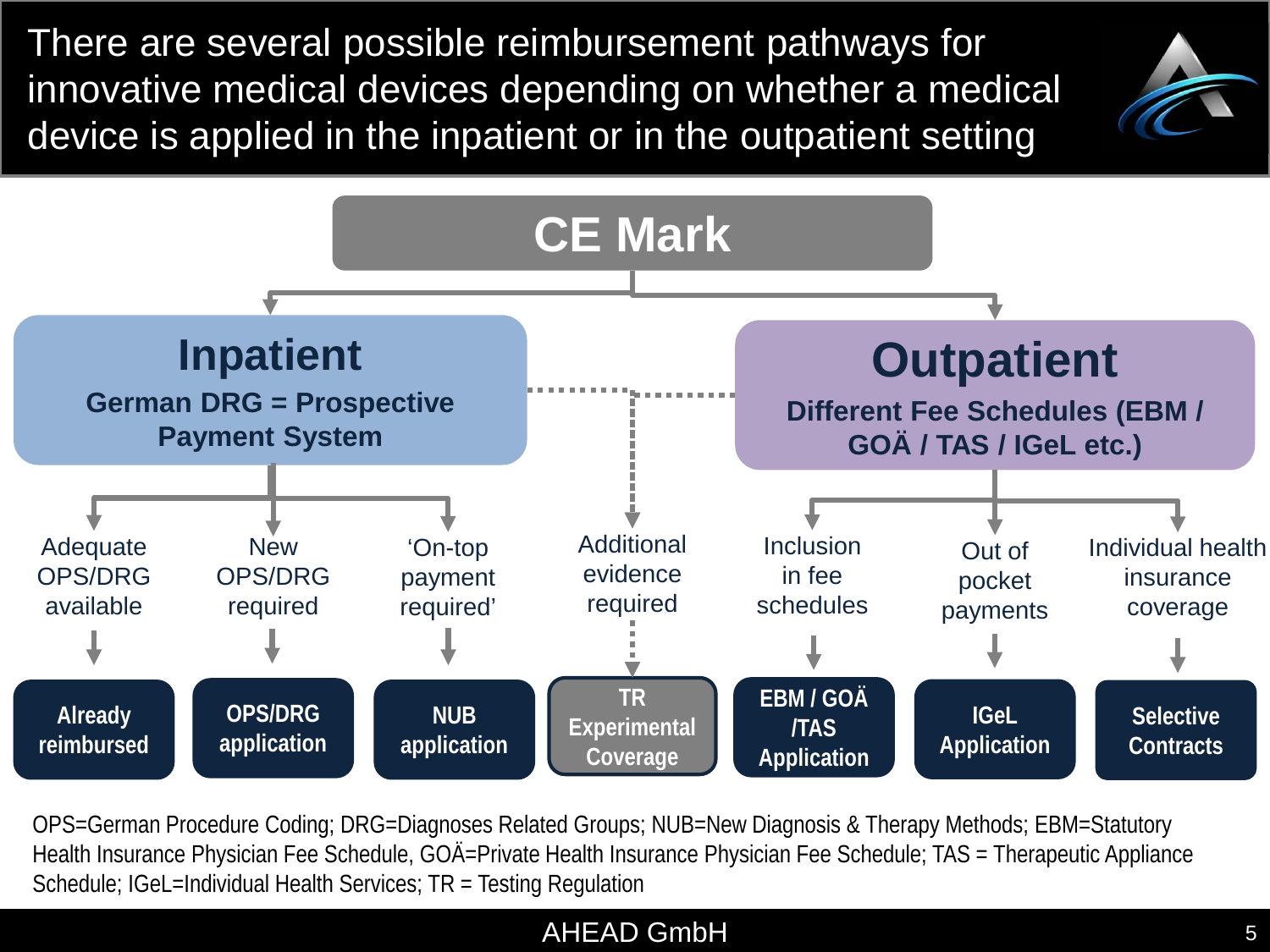## Clinical and Health Economic Evidence Requirements for the Reimbursement of Innovative Medical Devices in Germany

**No Evidence Available Evidence**



|                                      | <b>No Evidence</b> | <b>Cost Assessments</b> |
|--------------------------------------|--------------------|-------------------------|
|                                      |                    |                         |
| <b>Clinical Evidence Requirement</b> |                    |                         |
|                                      | <b>TAS</b>         | <b>OPS/DRG</b>          |

#### **Health Economic Evidence Requirements**

**(Available Evidence | Cost Assessments Cost Assessments Full Economic** 

**Evaluation**

**EBM /** 

**(TAS\*)**

#### **Health Economic Evidence Requirements**

**NUB / TR** 

**GOÄ / IGeL**

OPS=German Procedure Coding; DRG=Diagnoses Related Groups; ;MD = Medical Device; NUB=New Diagnosis & Therapy Methods; EBM=Statutory Health Insurance Physician Fee Schedule, GOÄ=Private Health Insurance Physician Fee Schedule; TAS = Therapeutic Appliance Schedule; IGeL=Individual Health Services; (TAS\*) = Medical Devices that are applied by the patient at home with therapeutic capacities;

#### AHEAD GmbH 6

**No Evidence**

**Available Evidence**

**RCT or intervention study**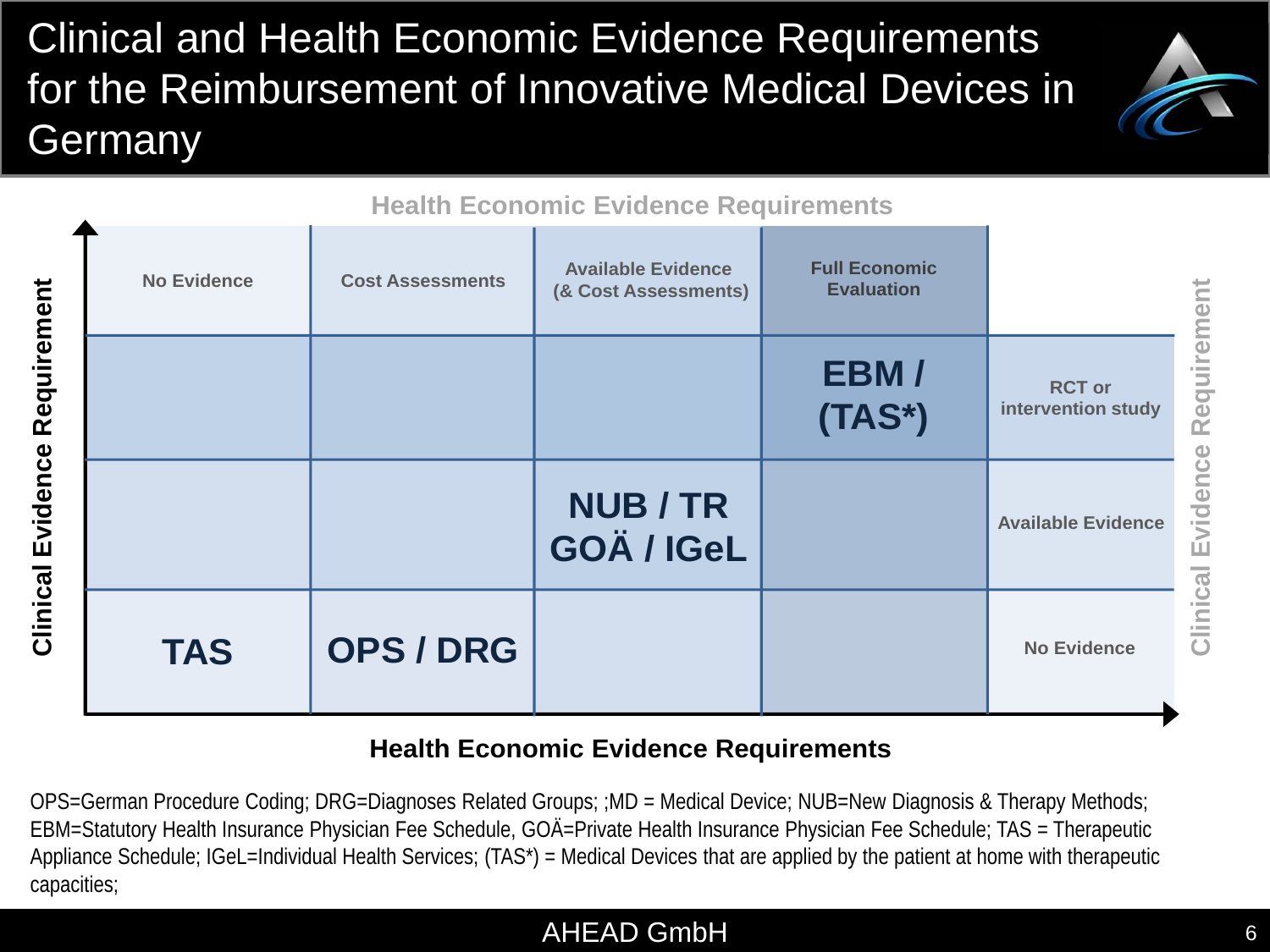# Key Takeaways



- **Usually innovative Medical Devices applied in the German inpatient setting require no specific evidence whereas strong clinical and health economic evidence is required for MDs applied in the German outpatient setting**.
- $\triangleright$  A special case are first "NUB" applications for methods that are largely based on a high-risk class medical device, and on a new theoretical-scientific concept (SGBV § 137h) – here a G-BA appraisal might be kicked on.

## **Further Reading**

- Busse R, Blümel M. **Germany: Health system review**. Health Syst Transit. 2014;16(2):1-296, PMID: 25115137 http://www.euro.who.int/ data/assets/pdf\_file/0008/255932/HiT-Germany.pdf?ua=1
- **NUB Application: [https://www.mig.tu-berlin.de/fileadmin/a38331600/2009.lectures/Innsbruck\\_2009.06.22.ch\\_EHMA.pdf](https://www.mig.tu-berlin.de/fileadmin/a38331600/2009.lectures/Innsbruck_2009.06.22.ch_EHMA.pdf)**
- **Testing Regulation: Assessments of potential § 137e SGB V: [https://www.iqwig.de/en/methods/results/assessments](https://www.iqwig.de/en/methods/results/assessments-of-potential.3321.html)[of-potential.3321.html](https://www.iqwig.de/en/methods/results/assessments-of-potential.3321.html)**
- **Assessments according to §137h SGB V: [https://www.iqwig.de/en/methods/results/assessments-according-to-](https://www.iqwig.de/en/methods/results/assessments-according-to-137h.7606.html)[137h.7606.html](https://www.iqwig.de/en/methods/results/assessments-according-to-137h.7606.html)**